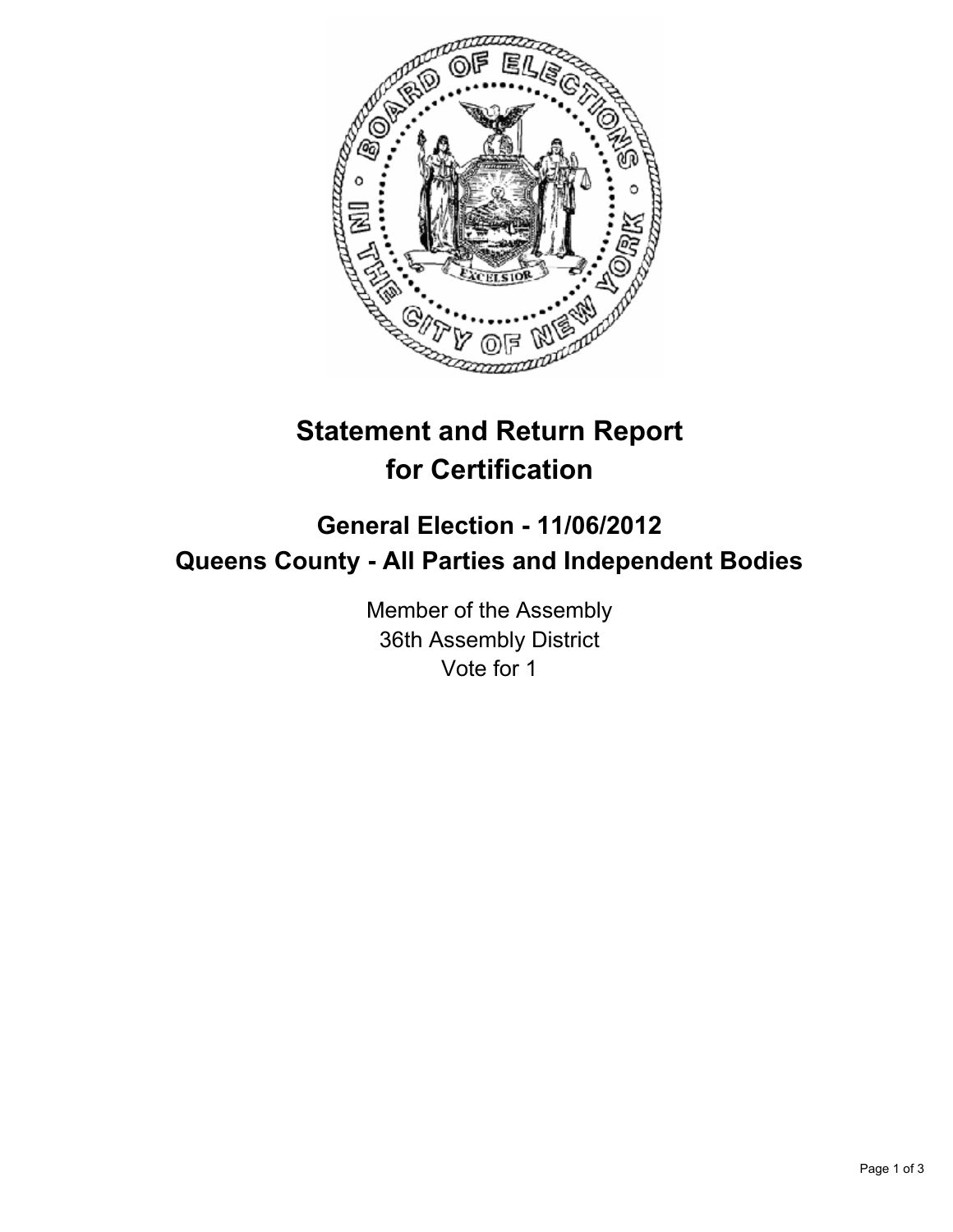

## **Assembly District 36**

| PUBLIC COUNTER                                           | 32,541       |
|----------------------------------------------------------|--------------|
| <b>EMERGENCY</b>                                         | 0            |
| ABSENTEE/MILITARY                                        | 863          |
| <b>FEDERAL</b>                                           | 508          |
| SPECIAL PRESIDENTIAL                                     | 0            |
| AFFIDAVIT                                                | 3,104        |
| <b>Total Ballots</b>                                     | 37,016       |
| Less - Inapplicable Federal/Special Presidential Ballots | (508)        |
| <b>Total Applicable Ballots</b>                          | 36,508       |
| ARAVELLA SIMOTAS (DEMOCRATIC)                            | 24,724       |
| JULIA HAICH (REPUBLICAN)                                 | 4,993        |
| ARAVELLA SIMOTAS (WORKING FAMILIES)                      | 1,607        |
| ANDREAS PEHR (WRITE-IN)                                  | 1            |
| ANDREW NAPOLITANO (WRITE-IN)                             | 1            |
| AUNG MYAT (WRITE-IN)                                     | 1            |
| BECKY MANSELL (WRITE-IN)                                 | 1            |
| CRISTNA VARRIALE (WRITE-IN)                              | 1            |
| ELLEN KODADEK (WRITE-IN)                                 | 1            |
| GEOFFERY RITTENHOUSE (WRITE-IN)                          | 1            |
| <b>GEORGE EMERTZIADIS (WRITE-IN)</b>                     | 1            |
| JASON WEINGARTNER (WRITE-IN)                             | 1            |
| JOSEPH AOUN (WRITE-IN)                                   | $\mathbf 1$  |
| JUSTIN P. DALEY (WRITE-IN)                               | $\mathbf{1}$ |
| KIRSTEN GILLIBRAND (WRITE-IN)                            | 1            |
| LISA JANKOWSKI (WRITE-IN)                                | 1            |
| MARK GLOGOWSKI (WRITE-IN)                                | 1            |
| NICHOLAS EARL (WRITE-IN)                                 | 1            |
| PETER VALLONE JR. (WRITE-IN)                             | 1            |
| RALPH NADER (WRITE-IN)                                   | 1            |
| REGINALD ADEKOYA (WRITE-IN)                              | 1            |
| ROYAL HOOPER (WRITE-IN)                                  | 1            |
| UNATTRIBUTABLE WRITE-IN (WRITE-IN)                       | 11           |
| VINCENT GILL (WRITE-IN)                                  | 1            |
| <b>Total Votes</b>                                       | 31,355       |
| Unrecorded                                               | 5,153        |